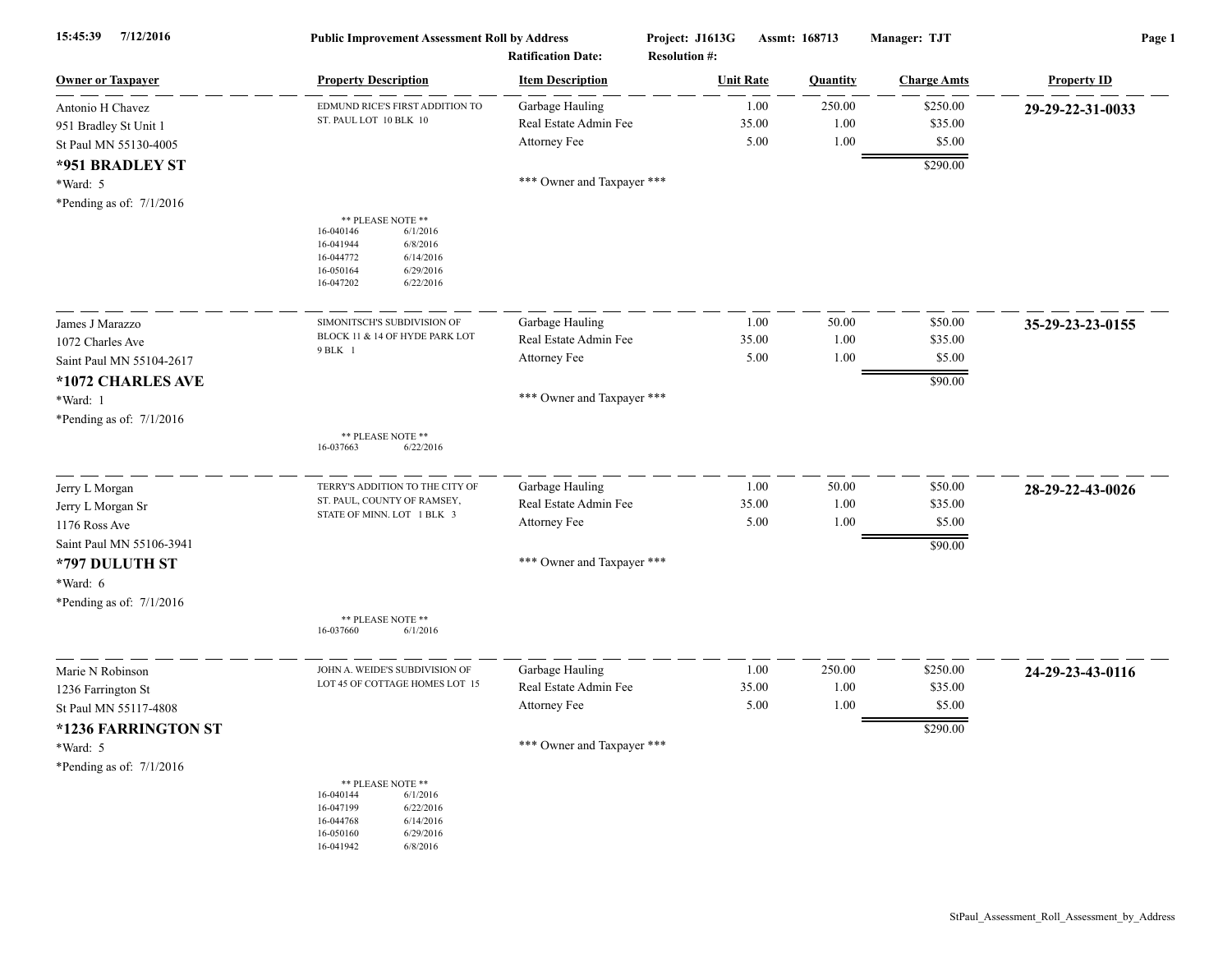| 7/12/2016<br>15:45:39      | <b>Public Improvement Assessment Roll by Address</b><br><b>Ratification Date:</b>                                                                 |                            | Project: J1613G<br>Assmt: 168713<br><b>Resolution #:</b> |                  | Manager: TJT | Page 2             |                    |
|----------------------------|---------------------------------------------------------------------------------------------------------------------------------------------------|----------------------------|----------------------------------------------------------|------------------|--------------|--------------------|--------------------|
| <b>Owner or Taxpayer</b>   | <b>Property Description</b>                                                                                                                       | <b>Item Description</b>    |                                                          | <b>Unit Rate</b> | Quantity     | <b>Charge Amts</b> | <b>Property ID</b> |
| Michele M Spychalla        | CLOVERDALE, ST. PAUL, MINN. LOT                                                                                                                   | Garbage Hauling            |                                                          | 1.00             | 100.00       | \$100.00           | 28-29-22-12-0192   |
| 1103 Jessamine Ave E       | 26 BLK 6                                                                                                                                          | Real Estate Admin Fee      |                                                          | 35.00            | 1.00         | \$35.00            |                    |
| Saint Paul MN 55106-2713   |                                                                                                                                                   | Attorney Fee               |                                                          | 5.00             | 1.00         | \$5.00             |                    |
| *1103 JESSAMINE AVE E      |                                                                                                                                                   |                            |                                                          |                  |              | \$140.00           |                    |
| *Ward: 6                   |                                                                                                                                                   | *** Owner and Taxpayer *** |                                                          |                  |              |                    |                    |
| *Pending as of: $7/1/2016$ |                                                                                                                                                   |                            |                                                          |                  |              |                    |                    |
|                            | ** PLEASE NOTE **<br>6/1/2016<br>16-040159<br>16-041951<br>6/8/2016                                                                               |                            |                                                          |                  |              |                    |                    |
| Christopher Mehalovich     | WATTS PARK PLAT 2 W 1/2 OF LOT 14                                                                                                                 | Garbage Hauling            |                                                          | 1.00             | 50.00        | \$50.00            | 22-29-22-44-0109   |
| Tara Mehalovich            | AND ALL OF LOT 15 BLK 2                                                                                                                           | Real Estate Admin Fee      |                                                          | 35.00            | 1.00         | \$35.00            |                    |
| 2118 149th Ave Nw          |                                                                                                                                                   | Attorney Fee               |                                                          | 5.00             | 1.00         | \$5.00             |                    |
| Andover MN 55304-2581      |                                                                                                                                                   |                            |                                                          |                  |              | \$90.00            |                    |
| *1280 KENNARD ST           |                                                                                                                                                   | *** Owner and Taxpayer *** |                                                          |                  |              |                    |                    |
| *Ward: 6                   |                                                                                                                                                   |                            |                                                          |                  |              |                    |                    |
| *Pending as of: 7/1/2016   |                                                                                                                                                   |                            |                                                          |                  |              |                    |                    |
|                            | ** PLEASE NOTE **<br>6/1/2016<br>16-040335                                                                                                        |                            |                                                          |                  |              |                    |                    |
| Vameng Xiong               | JOSEPH R. WEIDE'S 2ND ADDITION                                                                                                                    | Garbage Hauling            |                                                          | 1.00             | 250.00       | \$250.00           | 20-29-22-43-0075   |
| 602 Orange Ave E           | TO THE CITY OF ST. PAUL W 20 FT OF<br>LOT 18 AND ALL OF LOT 19 BLK 2                                                                              | Real Estate Admin Fee      |                                                          | 35.00            | 1.00         | \$35.00            |                    |
| Saint Paul MN 55130-3537   |                                                                                                                                                   | Attorney Fee               |                                                          | 5.00             | 1.00         | \$5.00             |                    |
| *602 ORANGE AVE E          |                                                                                                                                                   |                            |                                                          |                  |              | \$290.00           |                    |
| *Ward: 6                   |                                                                                                                                                   | *** Owner and Taxpayer *** |                                                          |                  |              |                    |                    |
| *Pending as of: 7/1/2016   |                                                                                                                                                   |                            |                                                          |                  |              |                    |                    |
|                            | ** PLEASE NOTE **<br>16-047204<br>6/22/2016<br>16-040148<br>6/1/2016<br>16-044775<br>6/14/2016<br>16-041946<br>6/8/2016<br>16-050165<br>6/29/2016 |                            |                                                          |                  |              |                    |                    |
| Paul Vue                   | JOSEPH R. WEIDE'S 2ND ADDITION                                                                                                                    | Garbage Hauling            |                                                          | 1.00             | 250.00       | \$250.00           | 20-29-22-43-0039   |
| La Xiong                   | TO THE CITY OF ST. PAUL LOT 1 BLK                                                                                                                 | Real Estate Admin Fee      |                                                          | 35.00            | 1.00         | \$35.00            |                    |
| 1261 Payne Avenue          | $\overline{\mathbf{3}}$                                                                                                                           | Attorney Fee               |                                                          | 5.00             | 1.00         | \$5.00             |                    |
| St Paul MN 55130-3540      |                                                                                                                                                   |                            |                                                          |                  |              | \$290.00           |                    |
| *1261 PAYNE AVE            |                                                                                                                                                   | *** Owner and Taxpayer *** |                                                          |                  |              |                    |                    |
| *Ward: 6                   |                                                                                                                                                   |                            |                                                          |                  |              |                    |                    |
| *Pending as of: $7/1/2016$ |                                                                                                                                                   |                            |                                                          |                  |              |                    |                    |
|                            | ** PLEASE NOTE **<br>16-047206<br>6/22/2016<br>16-050167<br>6/29/2016<br>16-041949<br>6/8/2016<br>16-040152<br>6/1/2016<br>16-044777<br>6/14/2016 |                            |                                                          |                  |              |                    |                    |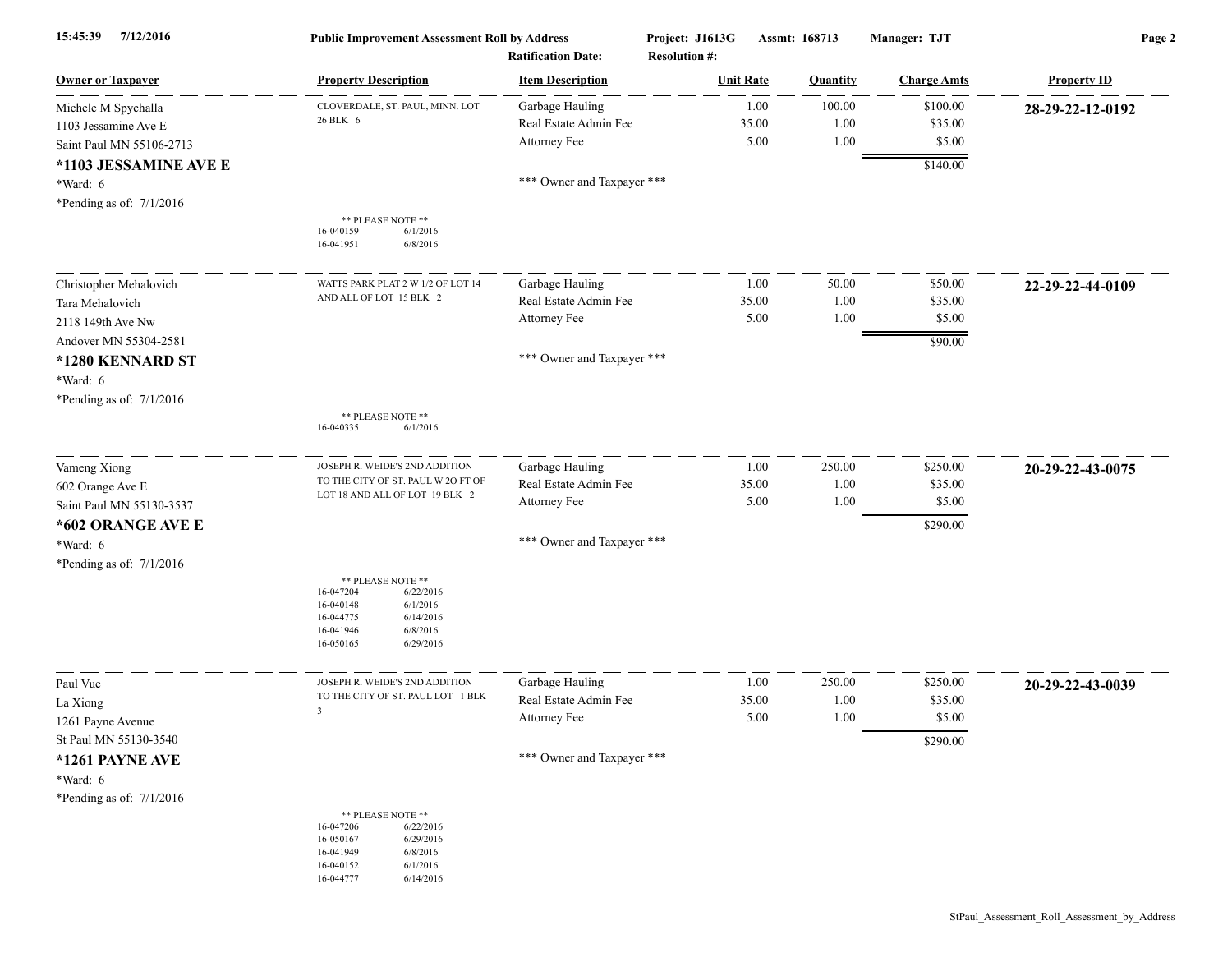| 7/12/2016<br>15:45:39      | <b>Public Improvement Assessment Roll by Address</b>                                                                                              |                            | Project: J1613G<br>Assmt: 168713 |          | Manager: TJT       | Page 3             |  |  |
|----------------------------|---------------------------------------------------------------------------------------------------------------------------------------------------|----------------------------|----------------------------------|----------|--------------------|--------------------|--|--|
|                            |                                                                                                                                                   | <b>Ratification Date:</b>  | <b>Resolution #:</b>             |          |                    |                    |  |  |
| <b>Owner or Taxpayer</b>   | <b>Property Description</b>                                                                                                                       | <b>Item Description</b>    | <b>Unit Rate</b>                 | Quantity | <b>Charge Amts</b> | <b>Property ID</b> |  |  |
| Kevin Lee Newgren          | WIFELBURG HILLS EX N 3 FT LOT 13                                                                                                                  | Garbage Hauling            | 1.00                             | 200.00   | \$200.00           | 19-29-22-33-0015   |  |  |
| 1314 Rice St               | AND EX S 3 50/100 FT LOT 14 BLK 2                                                                                                                 | Real Estate Admin Fee      | 35.00                            | 1.00     | \$35.00            |                    |  |  |
| Saint Paul MN 55117-4558   |                                                                                                                                                   | Attorney Fee               | 5.00                             | 1.00     | \$5.00             |                    |  |  |
| <b>*1314 RICE ST</b>       |                                                                                                                                                   |                            |                                  |          | \$240.00           |                    |  |  |
| $*Ward: 5$                 |                                                                                                                                                   | *** Owner and Taxpayer *** |                                  |          |                    |                    |  |  |
| *Pending as of: $7/1/2016$ |                                                                                                                                                   |                            |                                  |          |                    |                    |  |  |
|                            | ** PLEASE NOTE **<br>16-047200<br>6/22/2016<br>16-050162<br>6/29/2016<br>16-040145<br>6/8/2016<br>16-044770<br>6/14/2016                          |                            |                                  |          |                    |                    |  |  |
| Ricardo Gonzales           | OAK VILLE PARK LOT 6 BLK 18                                                                                                                       | Garbage Hauling            | 1.00                             | 250.00   | \$250.00           | 29-29-22-11-0093   |  |  |
| 152 Belvidere St W Unit 1  |                                                                                                                                                   | Real Estate Admin Fee      | 35.00                            | 1.00     | \$35.00            |                    |  |  |
| Saint Paul MN 55118-5717   |                                                                                                                                                   | Attorney Fee               | 5.00                             | 1.00     | \$5.00             |                    |  |  |
| *792 ROSE AVE E            |                                                                                                                                                   |                            |                                  |          | \$290.00           |                    |  |  |
| $*Ward: 6$                 |                                                                                                                                                   | *** Owner and Taxpayer *** |                                  |          |                    |                    |  |  |
| *Pending as of: $7/1/2016$ |                                                                                                                                                   |                            |                                  |          |                    |                    |  |  |
|                            | ** PLEASE NOTE **<br>16-041950<br>6/8/2016<br>16-050171<br>6/29/2016<br>6/1/2016<br>16-040158<br>6/22/2016<br>16-047207<br>16-044778<br>6/14/2016 |                            |                                  |          |                    |                    |  |  |
| P R Metzger Family Trust   | SYNDICATE NO. 5 ADDITION LOT 9                                                                                                                    | Garbage Hauling            | 1.00                             | 50.00    | \$50.00            | 34-29-23-13-0172   |  |  |
| P R Metzger                | <b>BLK 31</b>                                                                                                                                     | Real Estate Admin Fee      | 35.00                            | 1.00     | \$35.00            |                    |  |  |
| 1314 Sherburne Ave         |                                                                                                                                                   | Attorney Fee               | 5.00                             | 1.00     | \$5.00             |                    |  |  |
| Saint Paul MN 55104-2531   |                                                                                                                                                   |                            |                                  |          | \$90.00            |                    |  |  |
| *1314 SHERBURNE AVE        |                                                                                                                                                   | *** Owner and Taxpayer *** |                                  |          |                    |                    |  |  |
| *Ward: 4                   |                                                                                                                                                   |                            |                                  |          |                    |                    |  |  |
| *Pending as of: $7/1/2016$ |                                                                                                                                                   |                            |                                  |          |                    |                    |  |  |
|                            | ** PLEASE NOTE **                                                                                                                                 |                            |                                  |          |                    |                    |  |  |

16-014654 6/1/2016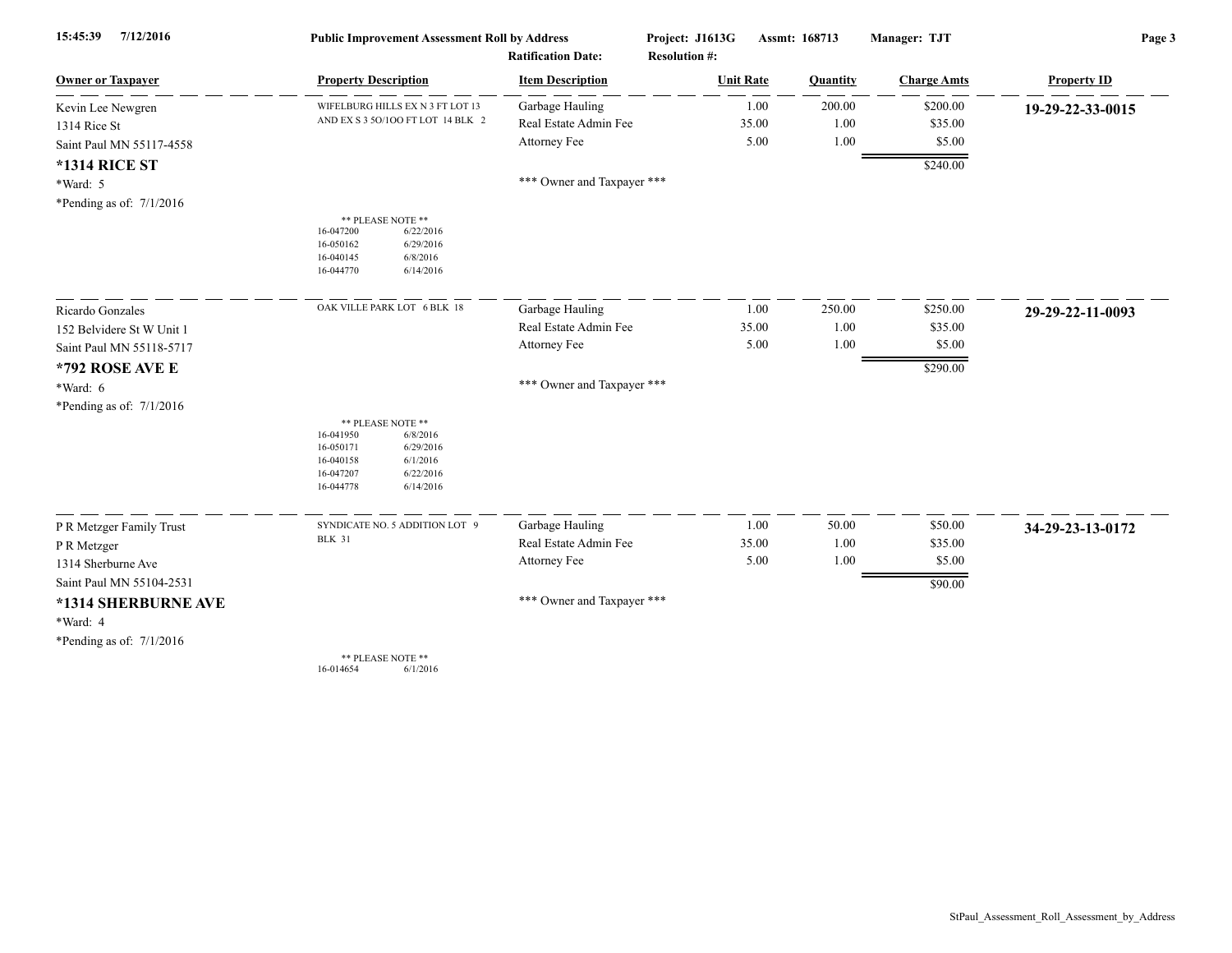| 7/12/2016<br>15:45:39                                                         | <b>Public Improvement Assessment Roll by Address</b><br><b>Ratification Date:</b>                                                                 |                                                          | Project: J1613G<br><b>Resolution #:</b> | Assmt: 168713          | Manager: TJT                  | Page 4             |  |
|-------------------------------------------------------------------------------|---------------------------------------------------------------------------------------------------------------------------------------------------|----------------------------------------------------------|-----------------------------------------|------------------------|-------------------------------|--------------------|--|
| <b>Owner or Taxpayer</b>                                                      | <b>Property Description</b>                                                                                                                       | <b>Item Description</b>                                  | <b>Unit Rate</b>                        | <b>Quantity</b>        | <b>Charge Amts</b>            | <b>Property ID</b> |  |
| Andrew D Hybben<br>3363 Oasis Ave N<br>Stillwater MN 55082-1342               | SPEISERS ADDITION LOT 32                                                                                                                          | Garbage Hauling<br>Real Estate Admin Fee<br>Attorney Fee | 1.00<br>35.00<br>5.00                   | 250.00<br>1.00<br>1.00 | \$250.00<br>\$35.00<br>\$5.00 | 20-29-22-42-0029   |  |
| *625 SHERWOOD AVE<br>*Ward: 6<br>*Pending as of: $7/1/2016$                   |                                                                                                                                                   | *** Owner and Taxpayer ***                               |                                         |                        | \$290.00                      |                    |  |
|                                                                               | ** PLEASE NOTE **<br>16-044776<br>6/14/2016<br>16-041947<br>6/8/2016<br>16-047205<br>6/22/2016<br>16-050166<br>6/29/2016<br>16-040150<br>6/1/2016 |                                                          |                                         |                        |                               |                    |  |
| Terry L Gale<br>3549 Pleasant Ave                                             | HOPKINS SECOND ADDITION TO ST.<br>PAUL LOT 7 BLK 1                                                                                                | Garbage Hauling<br>Real Estate Admin Fee                 | 1.00<br>35.00                           | 200.00<br>1.00         | \$200.00<br>\$35.00           | 33-29-23-11-0006   |  |
| Minneapolis MN 55408-4341<br>*1601 VAN BUREN AVE                              |                                                                                                                                                   | Attorney Fee                                             | 5.00                                    | 1.00                   | \$5.00<br>\$240.00            |                    |  |
| *Ward: 4                                                                      |                                                                                                                                                   | *** Owner and Taxpayer ***                               |                                         |                        |                               |                    |  |
| *Pending as of: $7/1/2016$                                                    |                                                                                                                                                   |                                                          |                                         |                        |                               |                    |  |
|                                                                               | ** PLEASE NOTE **<br>16-044785<br>6/14/2016<br>16-050174<br>6/29/2016<br>16-047211<br>6/22/2016<br>16-040164<br>6/8/2016                          |                                                          |                                         |                        |                               |                    |  |
| Jaguar Capital Llc                                                            | SYNDICATE NO. 4 ADDITION LOT 26<br>BLK 2                                                                                                          | Garbage Hauling                                          | 1.00                                    | 150.00                 | \$150.00                      | 35-29-23-11-0052   |  |
| 8511 Carriage Hill Rd<br>Savage MN 55378-2338                                 |                                                                                                                                                   | Real Estate Admin Fee<br>Attorney Fee                    | 35.00<br>5.00                           | 1.00<br>1.00           | \$35.00<br>\$5.00             |                    |  |
| *699 VAN BUREN AVE                                                            |                                                                                                                                                   |                                                          |                                         |                        | \$190.00                      |                    |  |
| *Ward: 1<br>*Pending as of: $7/1/2016$                                        |                                                                                                                                                   | *** Owner and Taxpayer ***                               |                                         |                        |                               |                    |  |
|                                                                               | ** PLEASE NOTE **<br>16-044783<br>6/14/2016<br>16-041954<br>6/8/2016<br>16-040162<br>6/1/2016                                                     |                                                          |                                         |                        |                               |                    |  |
| Total Garbage Hauling:<br>Total Real Estate Admin Fee:<br>Total Attorney Fee: | \$2,350.00<br>\$490.00<br>\$70.00                                                                                                                 |                                                          |                                         |                        |                               |                    |  |
| Project Total:                                                                | \$2,910.00                                                                                                                                        |                                                          |                                         |                        |                               |                    |  |
| <b>Less Total Discounts:</b>                                                  | \$0.00                                                                                                                                            |                                                          |                                         |                        |                               |                    |  |
| <b>Project Total:</b>                                                         | \$2,910.00                                                                                                                                        |                                                          |                                         |                        |                               |                    |  |